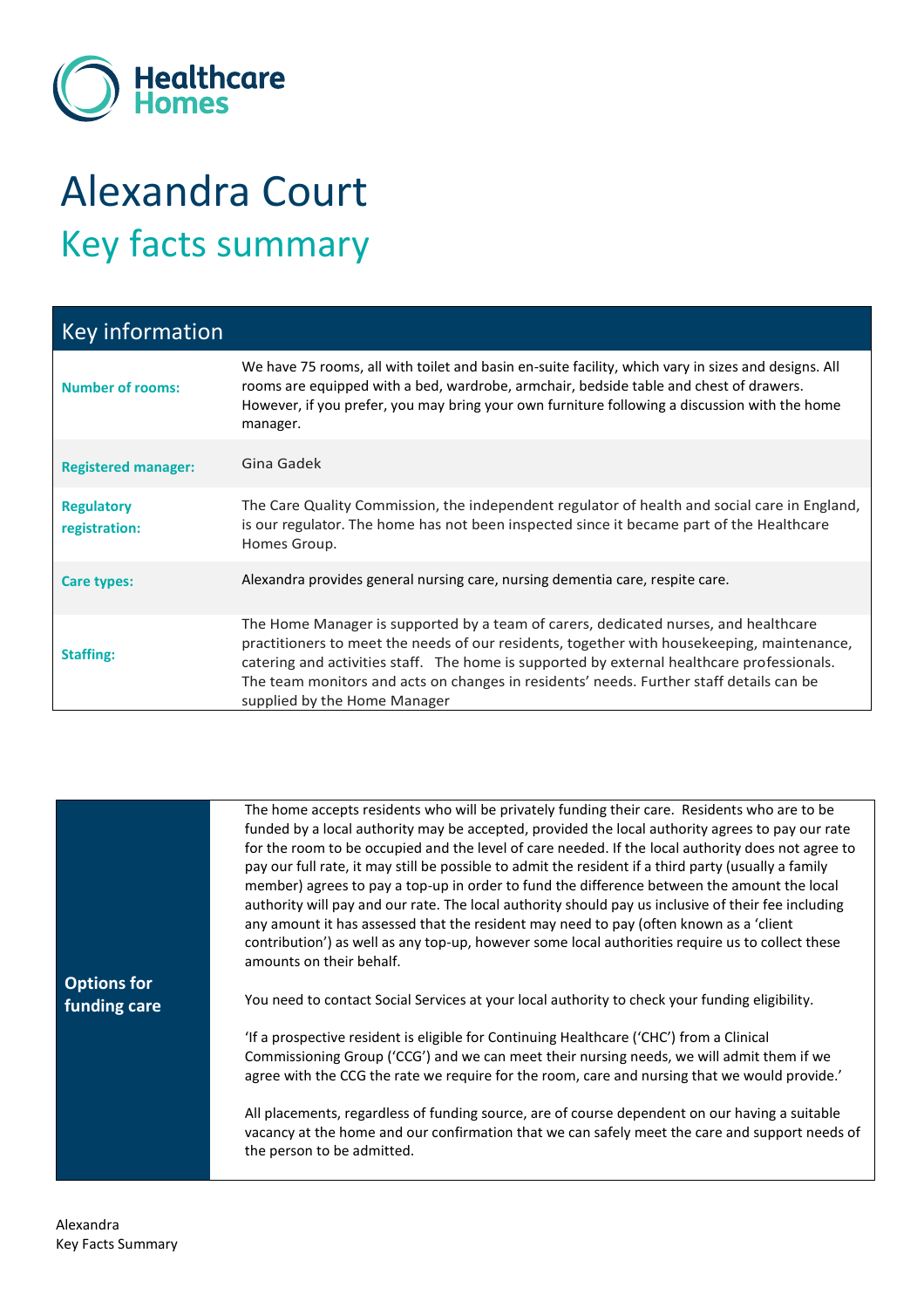

|                         | Before admission we will require information from you to evidence that you have the financial<br>means to fund your residency at the home.                                                                                                                                                                                                                                                                                                                                                                                                                                                                                                                                                                                                                                                                                                                                                                                                                                                                                            |
|-------------------------|---------------------------------------------------------------------------------------------------------------------------------------------------------------------------------------------------------------------------------------------------------------------------------------------------------------------------------------------------------------------------------------------------------------------------------------------------------------------------------------------------------------------------------------------------------------------------------------------------------------------------------------------------------------------------------------------------------------------------------------------------------------------------------------------------------------------------------------------------------------------------------------------------------------------------------------------------------------------------------------------------------------------------------------|
|                         | You must pay for the first month of your stay by no later than the day of admission.                                                                                                                                                                                                                                                                                                                                                                                                                                                                                                                                                                                                                                                                                                                                                                                                                                                                                                                                                  |
|                         | Our fees are then payable monthly in advance. We will require a completed direct debit mandate<br>ready to be put in place on the first day of your residency. Your first 28 days are a trial period<br>during which both you and we can serve on the other 7 days' notice. We will only do so if we have<br>good reason e.g., we cannot meet your needs.                                                                                                                                                                                                                                                                                                                                                                                                                                                                                                                                                                                                                                                                             |
| <b>Private pay</b>      | If you wish to stay with us short term (28 days or less) then we require the total fee for the short<br>stay to be paid in full prior to you being admitted to the home.                                                                                                                                                                                                                                                                                                                                                                                                                                                                                                                                                                                                                                                                                                                                                                                                                                                              |
|                         | Weekly fees at the home currently start at £1,350.00 for residential care and nursing care, based<br>on occupation of a standard room. Weekly fees for respite (short term) stays are £1,444.50. We<br>will be able to confirm the exact weekly cost of your placement once we have assessed your<br>needs and you have selected the room you wish to occupy.                                                                                                                                                                                                                                                                                                                                                                                                                                                                                                                                                                                                                                                                         |
|                         | If you are assessed by the CCG as eligible for Funded Nursing Care (FNC), the fee we charge you<br>will be inclusive of this amount and we will refund this amount to you when the CCG pay it to us.                                                                                                                                                                                                                                                                                                                                                                                                                                                                                                                                                                                                                                                                                                                                                                                                                                  |
|                         |                                                                                                                                                                                                                                                                                                                                                                                                                                                                                                                                                                                                                                                                                                                                                                                                                                                                                                                                                                                                                                       |
| <b>What's included</b>  | Before being admitted (whether for a short or long stay) we will carry out a needs assessment to<br>check how much care and other support you need. Your care package will include:<br>Your entire care and support, with a monthly review of your care plan<br>$\bullet$<br>Provision of all utility and accommodation<br>$\bullet$<br>Home and room cleaning and your non-specialist laundry requirements met<br>$\bullet$<br>Your own key care worker and trained staff 24/7<br>$\bullet$<br>All your meals prepared by our chef, as well as snacks and drinks*<br>$\bullet$<br>Other facilities include a children's play area, bandstand, conservatory quiet rooms and<br>$\bullet$<br>hair salon<br>Activities at the home to meet both individual and group needs<br>$\bullet$<br>Access to communal lounges and dining areas<br>$\bullet$<br>Internet access (please note we cannot guarantee this is available in all locations at the<br>$\bullet$<br>home).<br>Our most recent Food Hygiene Rating in August 2020 was 5/5. |
|                         |                                                                                                                                                                                                                                                                                                                                                                                                                                                                                                                                                                                                                                                                                                                                                                                                                                                                                                                                                                                                                                       |
| <b>Additional costs</b> | There may be extra services or items you want. They should be agreed on admission and can be<br>changed as and when you wish. Ask us for a full list (and pricings) and we will advise you. The<br>most popular extras are:<br>Hairdressing<br>$\bullet$<br>Chiropody and other healthcare visits or appointments not covered by the NHS<br>٠<br>Non-NHS incontinence products and medication not normally pre-scribed by a GP (e.g.,<br>٠<br>paracetamol)<br>Toiletries, dry cleaning and clothing and shoes<br>$\bullet$<br>Newspapers and magazines.<br>$\bullet$<br>If staff accompany you on a journey e.g., to your bank, or for a medical appointment at hospital<br>which is not covered by the NHS, a time-based charge will be agreed with you.<br>We will keep records of all such extras and a running total of additional costs readily available for<br>you.                                                                                                                                                            |